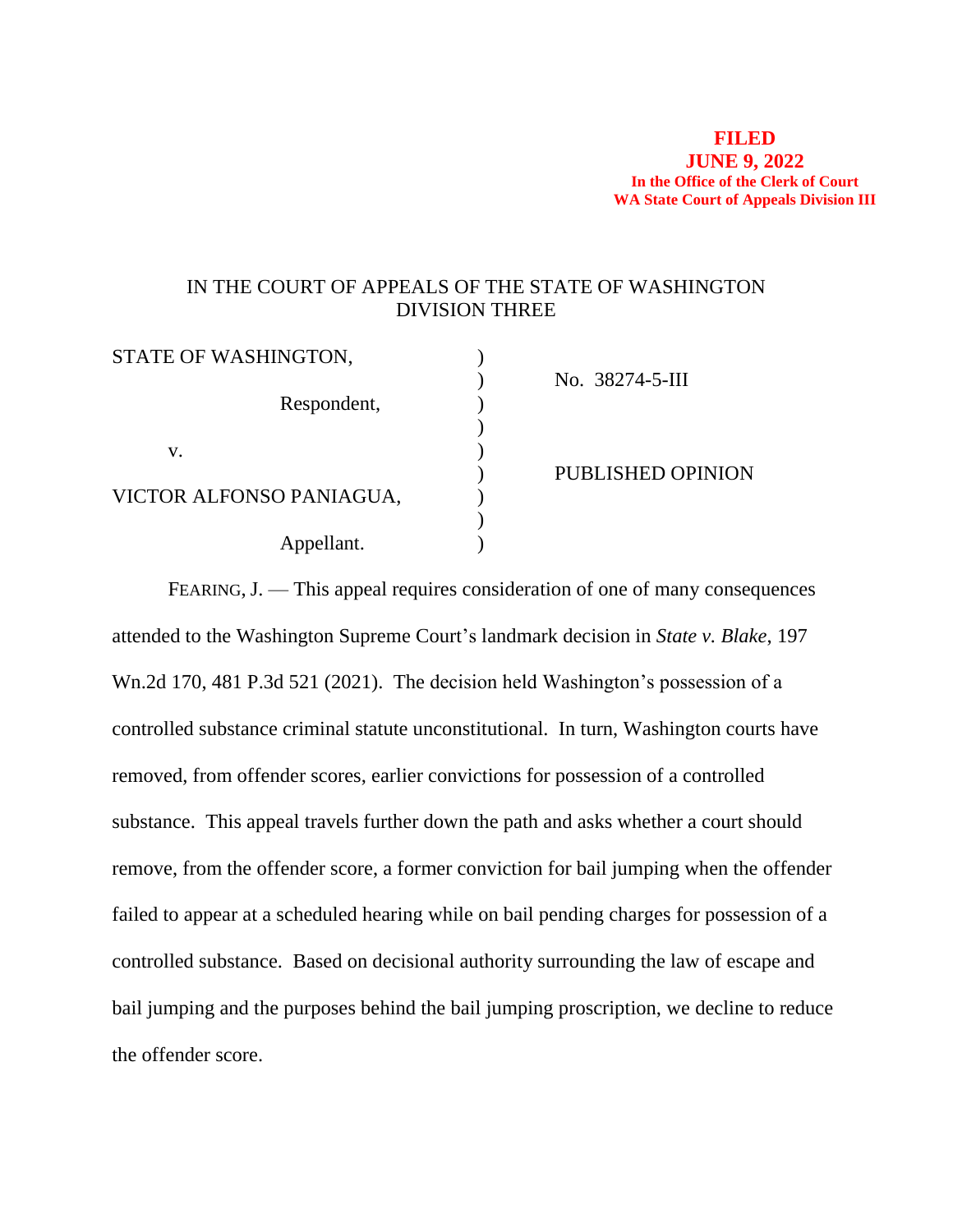### **FACTS**

In this appeal, Victor Paniagua only challenges his sentence for his 2018 convictions for murder and other crimes. The relevant facts begin, however, with earlier convictions.

In 2007, the State of Washington convicted Victor Paniagua with unlawful possession of a controlled substance. In 2011, the State again convicted Paniagua with possession of a controlled substance and the additional charge of bail jumping. The bail jumping charge arose from Paniagua's failure to appear at a November 9, 2011 omnibus hearing on the 2011 possession charge.

In June 2018, law enforcement responded to the shooting death of Abel Contreras at a Pasco residence. Police spotted Victor Paniagua, who they suspected fled from the abode. Law enforcement spoke with two eyewitnesses, both of whom identified Paniagua as the shooter. Following trial, a jury found Victor Paniagua guilty of second degree murder, second degree assault, unlawful possession of a firearm, and witness tampering. The jury further found that Paniagua committed second degree murder and second degree assault with a firearm.

The trial court calculated Paniagua's offender score at 8 for the murder and assault charges and 7 for the unlawful firearm possession and witness tampering charges. The offender score calculation included one point each for the 2007 and 2011 possession of a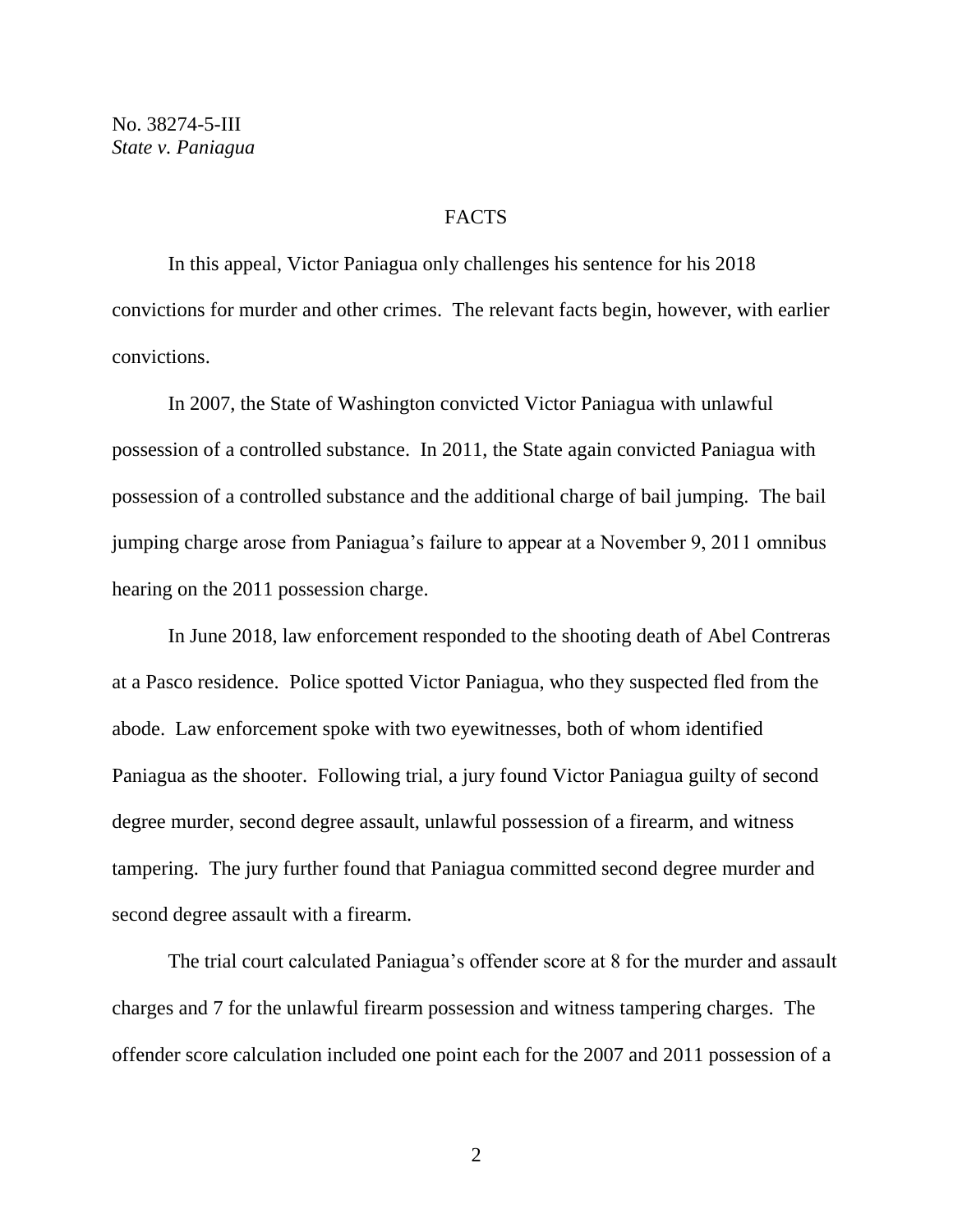controlled substance convictions and one point for the 2011 bail jumping conviction. The court then sentenced Paniagua to 453 months' total confinement.

#### PROCEDURE

After the issuance of *State v. Blake*, 197 Wn.2d 170 (2021), Victor Paniagua requested resentencing. With his postsentencing request, Paniagua argued that, pursuant to *Blake*, his two earlier convictions for unlawful possession of a controlled substance and his previous conviction for bail jumping, predicated on one of the possession charges, were void. Thus, the superior court should resentence him after reducing his offender score by three points.

The State agreed to the exclusion of the convictions for possession of a controlled substance from Victor Paniagua's offender score. The State argued that the one point for bail jumping should remain. The superior court agreed with the State and deducted only two points from Paniagua's offender score. The superior court resentenced Paniagua to 412 months' total confinement.

### LAW AND ANALYSIS

Victor Paniagua repeats his worthy argument on appeal. Resolution of the appeal requires rereading of *State v. Blake*, examining Washington's offender score statute, consideration of the use of an unconstitutional conviction for the accused's offender score, assessment of the nature of a predicate crime, parsing of the bail jumping statute, and a review of limited decisions addressing the validity of escape and bail jumping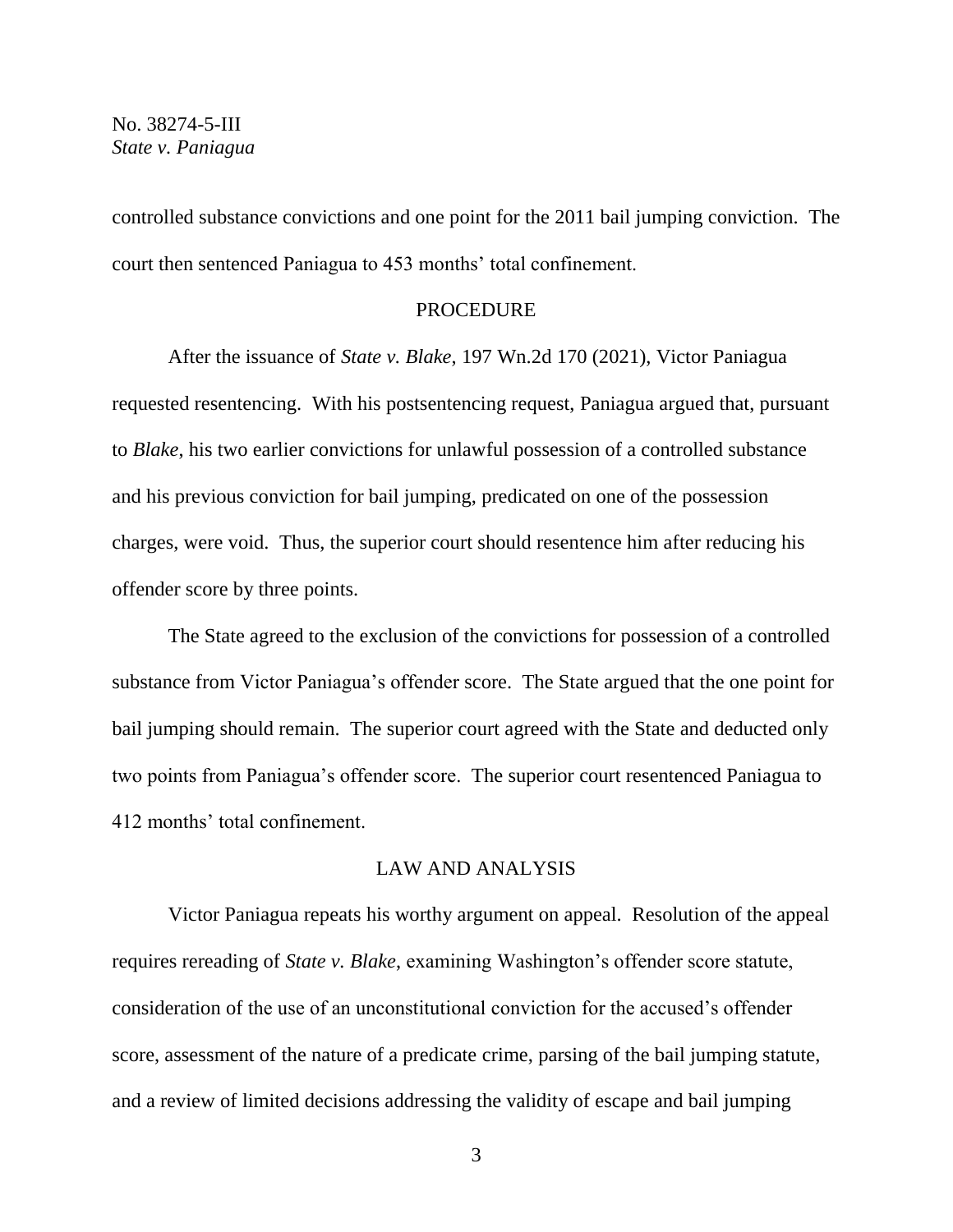convictions when the statute under which the offender was charged when jumping bail was later declared unconstitutional.

We begin with *State v. Blake*, 197 Wn.2d 170 (2021). In 2021 and for many years preforth, RCW 69.50.4013(1) declared: "It is unlawful for any person to possess a controlled substance." Based on a reading of the statute, the Washington Supreme Court earlier ruled that the State need not prove any mens rea or mental state element to secure a conviction for possession of a controlled substance. *State v. Bradshaw*, 152 Wn.2d 528, 534-35, 98 P.3d 1190 (2004). In *State v. Blake*, the Washington Supreme Court overruled decades of precedent and held RCW 69.50.4013(1) to violate the due process clause because the statute penalizes one for passive, innocent, or no conduct without requiring the State to prove she had a guilty mind.

*State v. Blake* involved a direct challenge to Shannon Blake's conviction for possession of a controlled substance. The Supreme Court did not address the ramifications of an earlier conviction for possession being added to an offender's score for purposes of sentencing for a later crime.

The Washington Supreme Court also did not address, in *State v. Blake*, the retroactivity of its decision. Nevertheless, the State and other courts have operated on the assumption that *Blake* should be applied retroactively. If a statute is unconstitutional, it is and has always been a legal nullity. *State ex rel. Evans v. Brotherhood of Friends*, 41 Wn.2d 133, 143, 247 P.2d 787 (1952). *Blake* represents a new substantive rule decided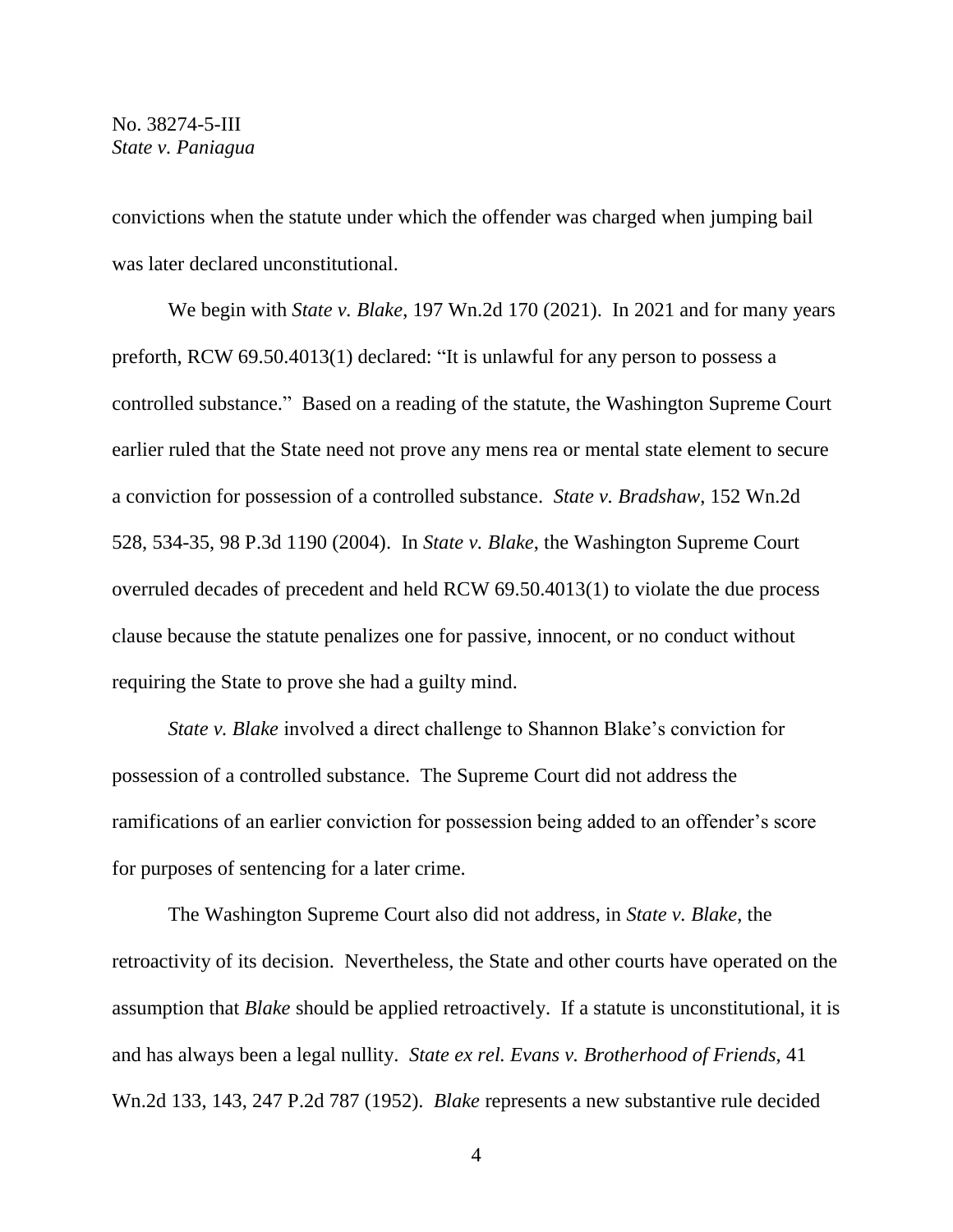on constitutional grounds such that it should operate retroactively. *In re Personal Restraint of Ali*, 196 Wn.2d 220, 236, 474 P.3d 507 (2020); *Teague v. Lane*, 489 U.S. 288, 109 S. Ct. 1060, 103 L. Ed. 2d 334 (1989).

Victor Paniagua argued before the resentencing court and the State conceded the argument that his 2007 and 2011 convictions for possession of a controlled substance should be removed from his offender score based on *State v. Blake*. The superior court agreed. But this decision by the superior court did not end Victor Paniagua's challenge to his offender score. Paniagua also wants to erase his 2011 conviction for bail jumping because, at the time of his failure to appear, he faced charges for possession of a controlled substance. According to Paniagua, since he should never have been charged in 2011 for possession of a controlled substance, he could not have been convicted of bail jumping. Paniagua characterizes his bail jumping conviction as an unconstitutional conviction. Paniagua repeats these arguments on appeal.

The State does not carry an affirmative burden of proving the constitutional validity of a prior conviction before the State may exploit the conviction during sentencing. *State v. Ammons*, 105 Wn.2d 175, 187, 713 P.2d 719 (1986). Nevertheless, a sentencing court may not consider in the score a prior conviction constitutionally invalid on its face. *State v. Ammons*, 105 Wn.2d 175, 187-88 (1986). Constitutionally invalid on its face means a conviction that without further elaboration evidences infirmities of a constitutional magnitude. *State v. Ammons*, 105 Wn.2d 175, 188 (1986).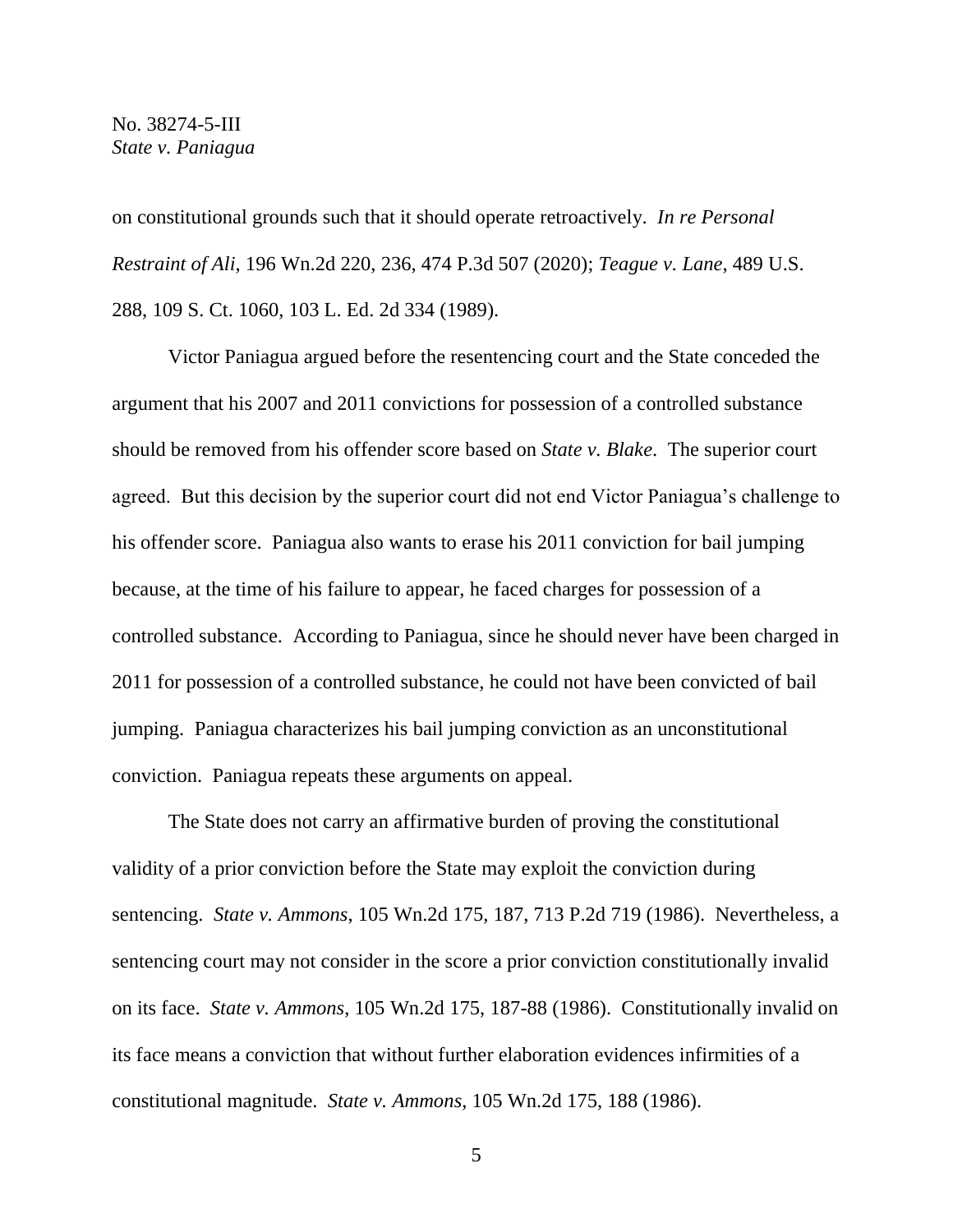Victor Paniagua cites *State v. Ammons*, 105 Wn.2d 175 (1986), in support of his argument that his 2011 conviction for bail jumping cannot be included in his offender score. *Ammons* addressed the use of an alleged unconstitutional plea to a crime in an offender score. We do not deem *Ammons* helpful since the decision did not address our underlying question of whether bail jumping requires a predicate crime or whether one can be convicted of bail jumping when held for an unconstitutional crime. We must address the validity of the bail jumping conviction before addressing whether to add any conviction for bail jumping to the offender score.

We next decide whether the bail jumping conviction is invalid on its face. When a defendant is convicted of a nonexistent crime, the judgment and sentence is invalid on its face. *In re Personal Restraint of Hinton*, 152 Wn.2d 853, 857-58, 100 P.3d 801 (2004); *In re Personal Restraint of Thompson*, 141 Wn.2d 712, 719, 10 P.3d 380 (2000); *Jenkins v. Bellingham Municipal Court*, 95 Wn.2d 574, 627 P.2d 1316 (1981). The State did not convict Victor Paniagua of a nonexistent crime when convicting him of bail jumping. The crime remains in existence today. The conviction is not facially invalid.

Victor Paniagua impliedly, if not expressly, contends that charges under a constitutionally valid statute serve as a predicate to a bail jumping conviction. In 2011, the year of Victor Paniagua's conviction, former RCW 9A.76.170 (2001), the bail jumping statute, read in part: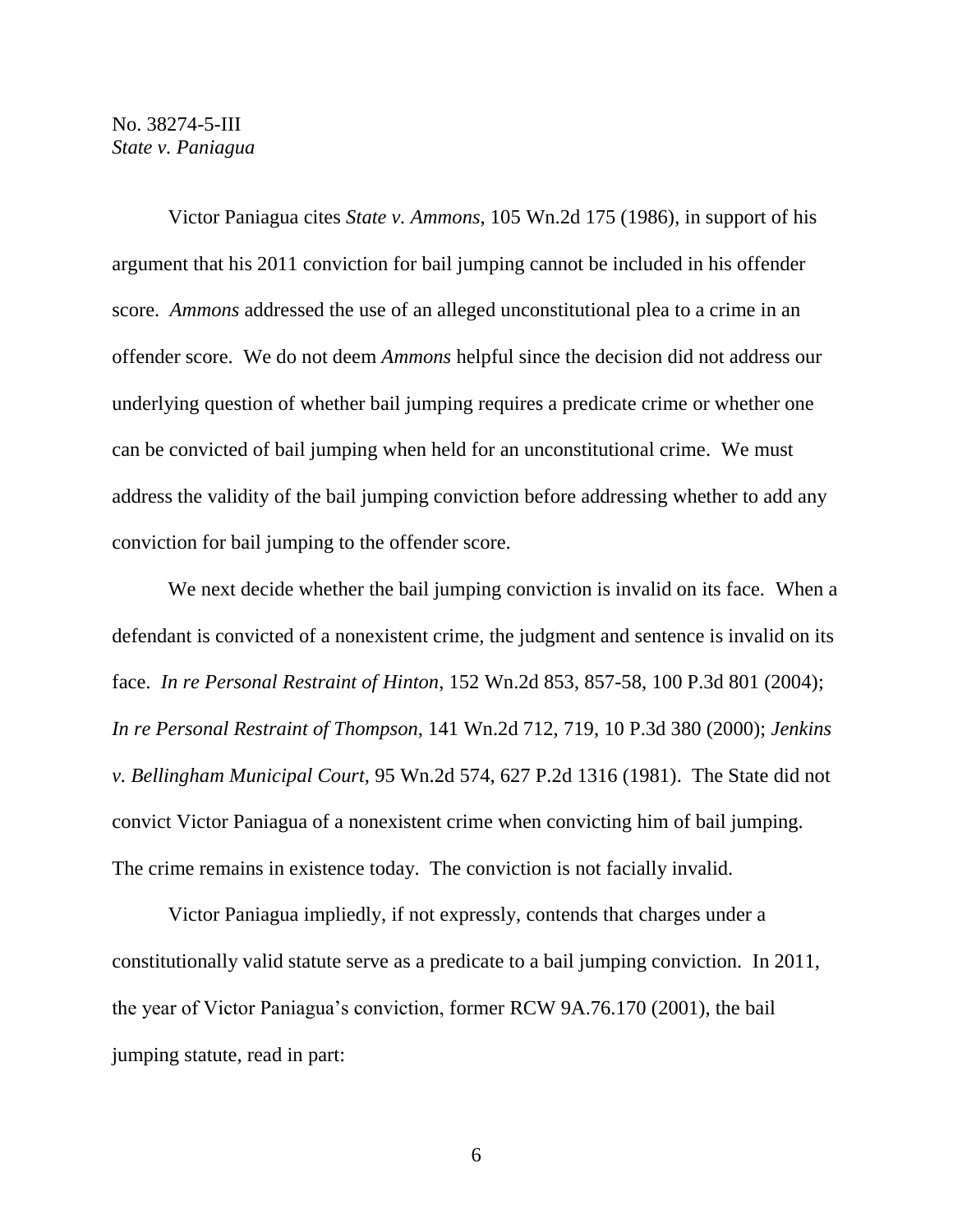(1) Any person having been released by court order or admitted to bail with knowledge of the requirement of a subsequent personal appearance before any court of this state, and . . . fails to appear . . . as required is guilty of bail jumping.

. . . . (3) Bail jumping is:

. . . . (c) A class C felony if the person was held for, charged with, or convicted of a class B or class C felony.

Former RCW 9A.76.170 does not require that, to be guilty of the crime, the accused must have later been found guilty of the pending charge at the time of release on bail, only that he be under charges at the time of the failure to appear. Thus, a predicate crime does not constitute an element of bail jumping.

*State v. Downing*, 122 Wn. App. 185, 93 P.3d 900 (2004), controls this appeal.

The superior court found Robert Downing guilty of bail jumping for his failure to appear for arraignment on charges of unlawful issuance of bank checks (UIBC). The court dismissed all three counts of UIBC, two on double jeopardy grounds and one on motion by the State. The court denied Downing's motion to dismiss the bail jumping charge, however. On appeal, Downing argued that: (1) his bail jumping conviction was invalid, because the trial court dismissed the underlying charges of UIBC; and (2) defense counsel provided ineffective assistance by not moving to dismiss count I, one of the UIBC charges, under the mandatory joinder rules.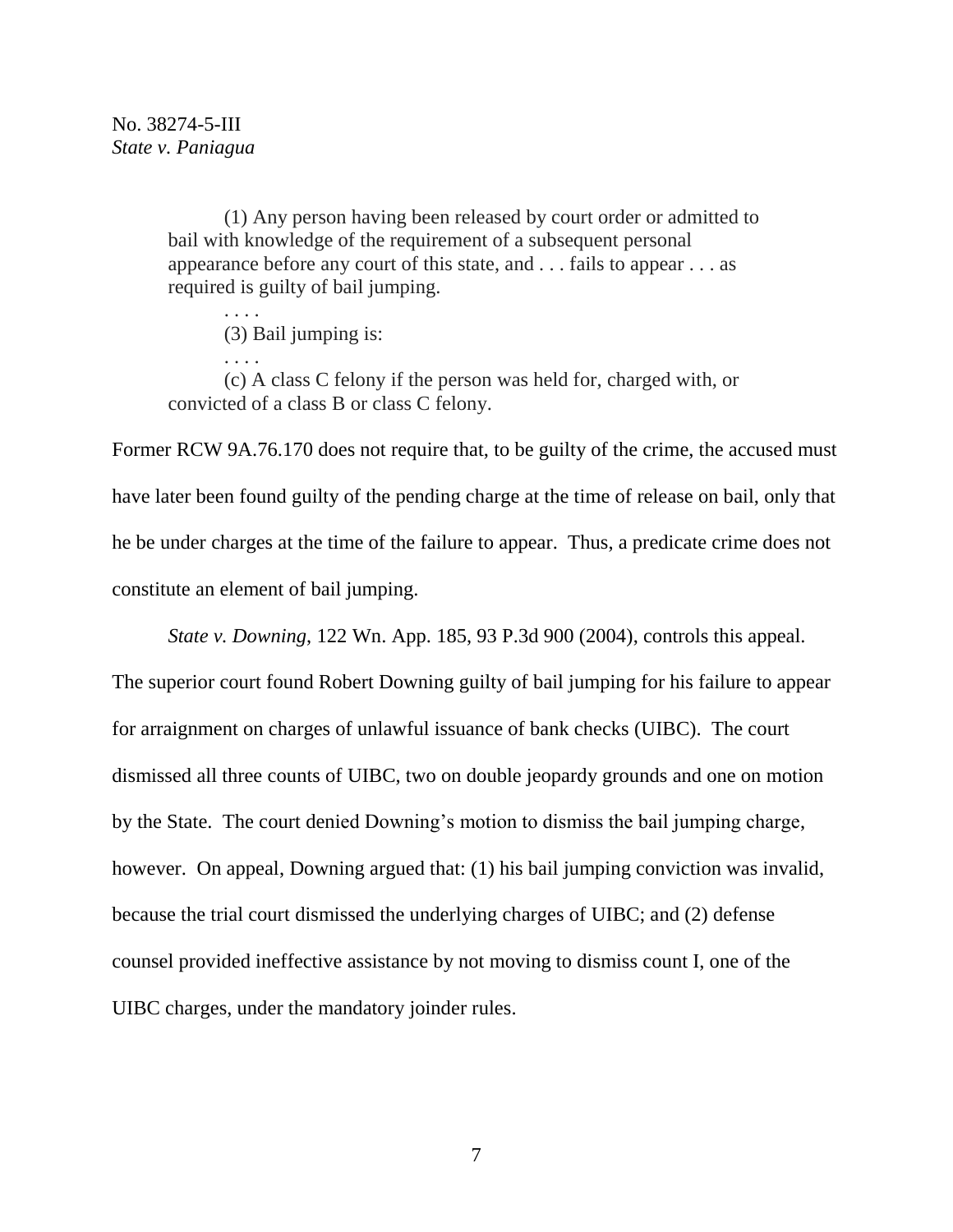The *Downing* court first addressed Robert Downing's ineffective assistance of counsel argument and rejected the contention because joinder was not mandatory. This court next considered Downing's challenge to his bail jumping conviction. We wrote:

There is no serious dispute that the superior court had jurisdiction over the UIBC charges. Indeed, the fact that the court later dismissed the charges does not mean that it lacked jurisdiction to order Downing to appear and answer for those charges, even if his answer could have been that double jeopardy barred further prosecution. We have rejected Downing's argument that Count I would have been dismissed under mandatory joinder but for his counsel's failure to move to dismiss. But even if we were to find Downing's prosecution on Count I invalid on other nonjurisdictional grounds, Downing's argument still fails.

*State v. Downing*, 122 Wn. App. at 193.

In *State v. Downing*, we applied three elements of bail jumping (1) the accused

was held for, charged with, or convicted of a crime; (2) the accused possessed knowledge of the requirement of a subsequent personal appearance; and (3) the accused failed to appear as required. Robert Downing did not dispute the three elements of bail jumping. Rather, he argued for an additional implied element: that the charge underlying the bail jumping must be valid at the time the defendant failed to appear. We disagreed:

No Washington cases squarely address whether the charge underlying an allegation of bail jumping must be valid. But we find the issue sufficiently analogous to charges of escape. In such cases, our courts have rejected arguments that the invalidity of the underlying conviction is a defense to the crime of escape. In a prosecution for first degree escape, the State is not required to prove that a defendant was detained under a constitutionally valid conviction.

*State v. Downing*, 122 Wn. App. at 193.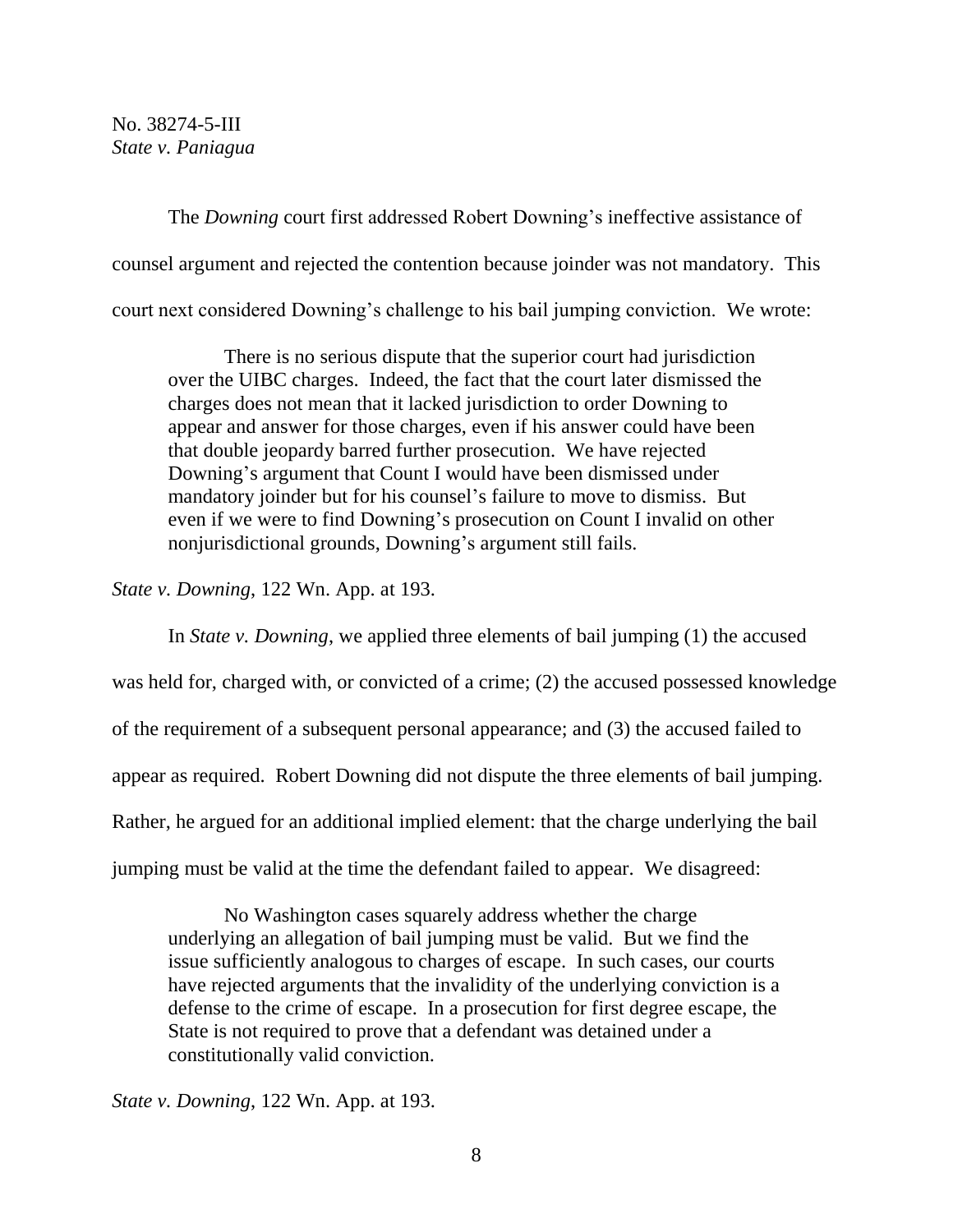Victor Paniagua argues that the *Downing* court's analysis of whether the charge underlying a bail jumping conviction must be valid is dicta. According to Paniagua, the *Downing* court conclusively decided the case when ruling that joinder was not mandatory and any further discussion was unnecessary. We disagree. The joinder ruling did not resolve the validity of the bail jumping conviction.

Victor Paniagua highlights that the *Downing* court addressed a bail jumping conviction based on charges brought under a valid statute, but later dismissed. He emphasizes that, contrary to *Downing*, the State convicted him of bail jumping while facing charges brought pursuant to an unconstitutional statute. Still, he cites no decision supporting the proposition that being convicted or held, under an unconstitutional criminal statute, renders escaping from jail or bail jumping permissible. To the contrary, under the universal rule, the unconstitutionality of a statute under which the defendant was convicted or charged does not justify escape from imprisonment. *Eaton v. State*, 302 A.2d 588 (Me. 1973); *State v. Lopez*, 79 N.M. 235, 441 P.2d 764, 766 (1968); *People ex rel. Haines v. Hunt*, 229 A.D. 419, 242 N.Y.S. 105 (1930); *Kelley v. Meyers*, 124 Or. 322, 263 P. 903 (1928); W.E. Shipley, Annotation, *What Justifies Escape or Attempt To Escape or Assistance in That Regard*, 70 A.L.R.2d 1430 (1960). We find no decision addressing bail jumping when facing charges under an unconstitutional statute. Nevertheless, we discern no reason to distinguish between a charge for escape and one for bail jumping.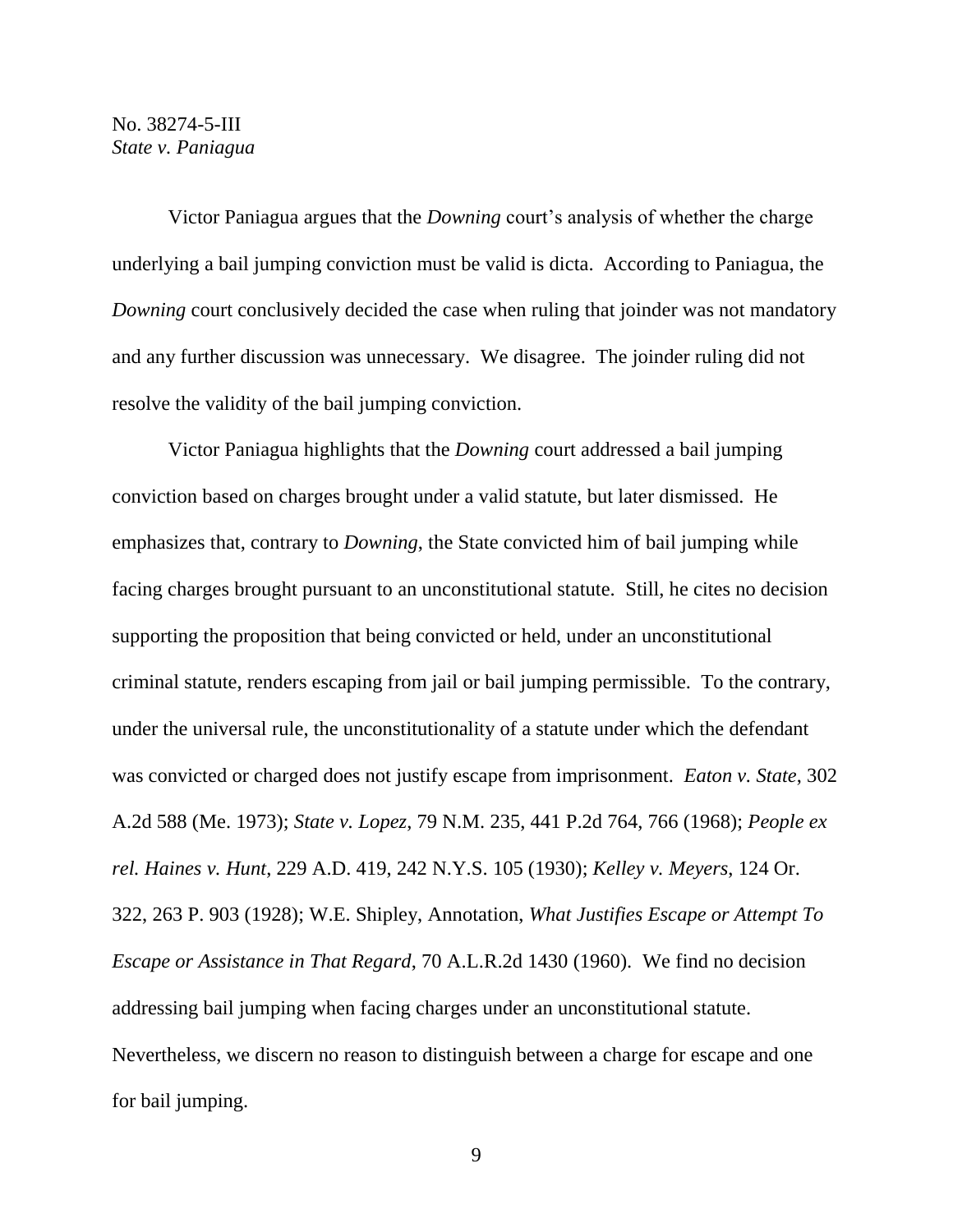We agree with the State that the accused must submit to confinement until discharged by due process of law. *Kelley v. Meyers*, 263 P. 903, 906 (Or. 1928); *People ex rel. Haines v. Hunt*, 229 A.D. 419, 420-21 (1930). His or her remedy is to seek a declaration of the unconstitutionality of the statute, not flee from justice. *People ex rel. Haines v. Hunt*, 229 A.D. 419, 421 (1930). A purpose behind outlawing bail jumping is to effectuate orderly administration of justice. *State v. Henning*, 2004 Wis. 89, 273 Wis. 2d 352, 681 N.W.2d 871, 881-82.

Victor Paniagua relies on our recent decision in *State v. French*, \_\_ Wn. App. 2d \_\_, 508 P.3 1036 (2022). Jarvis French pled guilty to one count of possession of a controlled substance with intent to manufacture or deliver. On appeal, the State argued that the superior court erred by declining to add one point to the offender score as a result of French committing his current offense while on community custody. Because the sentence condition of community custody was imposed on French pursuant to a constitutionally invalid conviction for possession of a controlled substance, this court disagreed. This court followed the precedent of *State v. Ammons*, 105 Wn.2d 175 (1986), which held that a prior conviction based on a constitutionally invalid statute may not be considered when a sentencing court calculates an offender score.

We have already distinguished *State v. Ammons*. We also differentiate between being on community custody for committing a constitutionally invalid crime and bail jumping when held on such a crime. The same considerations of submitting to the